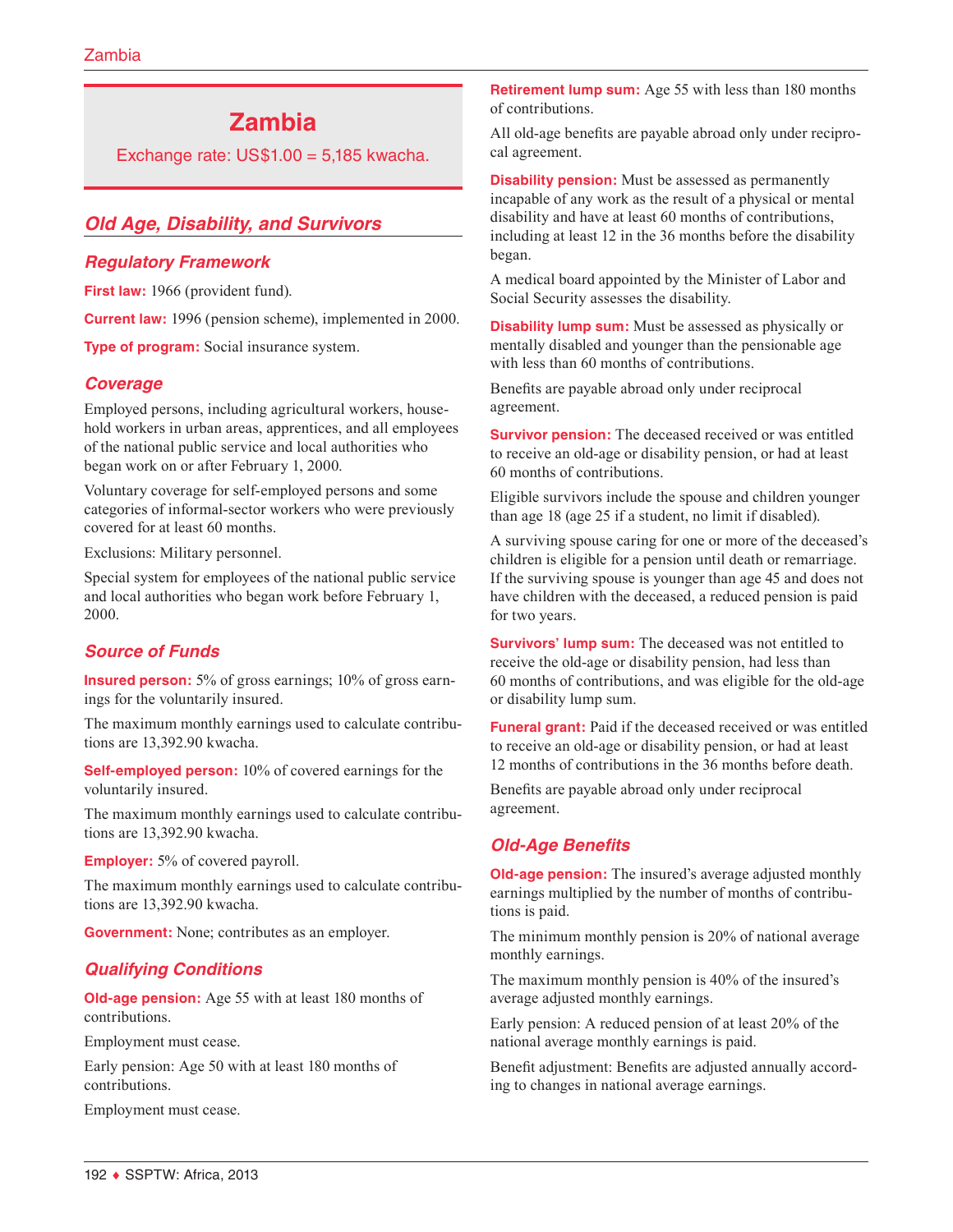**Retirement lump sum:** A lump sum of the total adjusted contributions from the insured and the employer plus accrued interest is paid.

# *Permanent Disability Benefits*

**Disability pension:** The insured's monthly calculated oldage pension or the minimum pension (whichever is greater) is paid plus compensation for lost years of work due to disability. The insured is credited with 1.5% of indexed monthly earnings for each year of work lost from the time the disability began until pensionable age.

The minimum monthly pension is 20% of national average monthly earnings.

**Disability lump sum:** A lump sum of the total adjusted contributions from the insured and the employer plus accrued interest is paid.

#### *Survivor Benefits*

**Survivor pension:** The old-age or disability pension the deceased received or was entitled to receive at the time of death is paid; if the deceased was not of pensionable age at the time of death, the disability pension, calculated using the date of death as the date of onset of disability, is paid.

When there is more than one eligible survivor, the pension is split according to a schedule in law.

**Survivors' lump sum:** The old-age or disability lump sum the insured was entitled to receive is paid.

**Funeral grant:** A lump sum of 10 times the minimum pension is paid to the survivor; if there is no survivor, the grant is paid to the person who paid for the funeral.

# *Administrative Organization*

Ministry of Labor and Social Security ([http://www.mlss](http://www.mlss.gov.zm) [.gov.zm\)](http://www.mlss.gov.zm) provides general supervision.

National Pension Scheme Authority ([http://www.napsa](http://www.napsa.co.zm) [.co.zm](http://www.napsa.co.zm)), managed by a tripartite board of trustees and a director general, administers the program through two regional offices and 23 district offices.

# *Sickness and Maternity*

#### *Regulatory Framework*

**First law:** 1973.

**Current law:** 1994.

**Type of program:** Medical benefits only. No statutory cash benefits are provided.

# *Coverage*

**Cash sickness and maternity benefits:** No statutory benefits are provided.

**Medical benefits:** All resident citizens of Zambia.

#### *Source of Funds*

**Insured person:** None.

**Self-employed person:** None.

**Employer:** None.

**Government:** Most of the cost of medical benefits.

## *Qualifying Conditions*

**Cash sickness and maternity benefits:** No statutory benefits are provided.

**Medical benefits:** Must be a resident citizen of Zambia.

#### *Sickness and Maternity Benefits*

**Cash sickness and maternity benefits:** No statutory benefits are provided.

#### *Workers' Medical Benefits*

**Medical benefits:** Medical care is available in government hospitals, clinics, and rural health centers at low cost. Selected medical institutions require the payment of fees for medical services.

# *Dependents' Medical Benefits*

**Medical benefits for dependents:** Medical care is available in government hospitals, clinics, and rural health centers at low cost. Selected medical institutions require the payment of fees for medical services.

#### *Administrative Organization*

Ministry of Health (<http://www.moh.gov.zm>) provides general supervision.

# *Work Injury*

#### *Regulatory Framework*

**First laws:** 1929 (employer liability), 1950 (pneumoconiosis act), and 1963 (compulsory insurance).

**Current law:** 1994 (workers' compensation).

**Type of program:** Employer-liability system, involving compulsory insurance with a public carrier.

#### *Coverage*

Employed persons, including casual workers, household workers, and apprentices; self-employed; and public-sector employees not covered under the special system for publicsector employees.

Special system for public-sector employees.